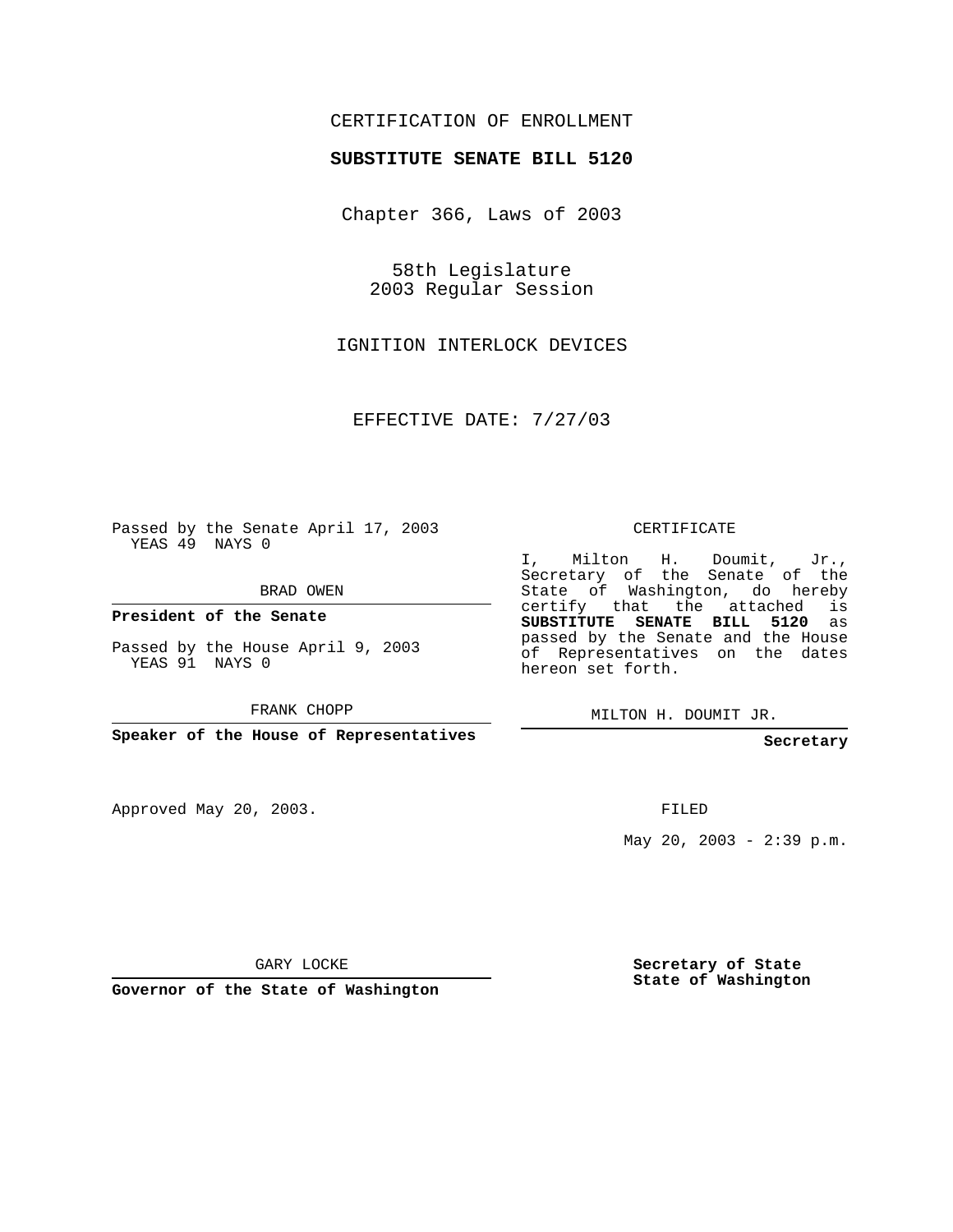# **SUBSTITUTE SENATE BILL 5120** \_\_\_\_\_\_\_\_\_\_\_\_\_\_\_\_\_\_\_\_\_\_\_\_\_\_\_\_\_\_\_\_\_\_\_\_\_\_\_\_\_\_\_\_\_

\_\_\_\_\_\_\_\_\_\_\_\_\_\_\_\_\_\_\_\_\_\_\_\_\_\_\_\_\_\_\_\_\_\_\_\_\_\_\_\_\_\_\_\_\_

### AS AMENDED BY THE HOUSE

Passed Legislature - 2003 Regular Session

# **State of Washington 58th Legislature 2003 Regular Session**

**By** Senate Committee on Judiciary (originally sponsored by Senators Rossi, Kline, Oke, Roach, Esser, Swecker, Deccio, Stevens, Benton, Hale, Hewitt, Mulliken, Honeyford, Johnson, Schmidt, Sheahan and Horn)

READ FIRST TIME 02/17/03.

 1 AN ACT Relating to drivers convicted of alcohol offenses; and 2 amending RCW 46.20.720 and 46.20.311.

3 BE IT ENACTED BY THE LEGISLATURE OF THE STATE OF WASHINGTON:

 4 **Sec. 1.** RCW 46.20.720 and 2001 c 247 s 1 are each amended to read 5 as follows:

 (1) The court may order that after a period of suspension, revocation, or denial of driving privileges, and for up to as long as the court has jurisdiction, any person convicted of any offense involving the use, consumption, or possession of alcohol while operating a motor vehicle may drive only a motor vehicle equipped with a functioning ignition interlock or other biological or technical 12 device.

13 (2) ((<del>If a</del>)) <u>(a) The department shall require that, after any</u> applicable period of suspension, revocation, or denial of driving privileges, a person may drive only a motor vehicle equipped with a 16 functioning ignition interlock or other biological or technical device if the person is convicted of a violation of RCW 46.61.502 or 46.61.504 or an equivalent local ordinance and it is: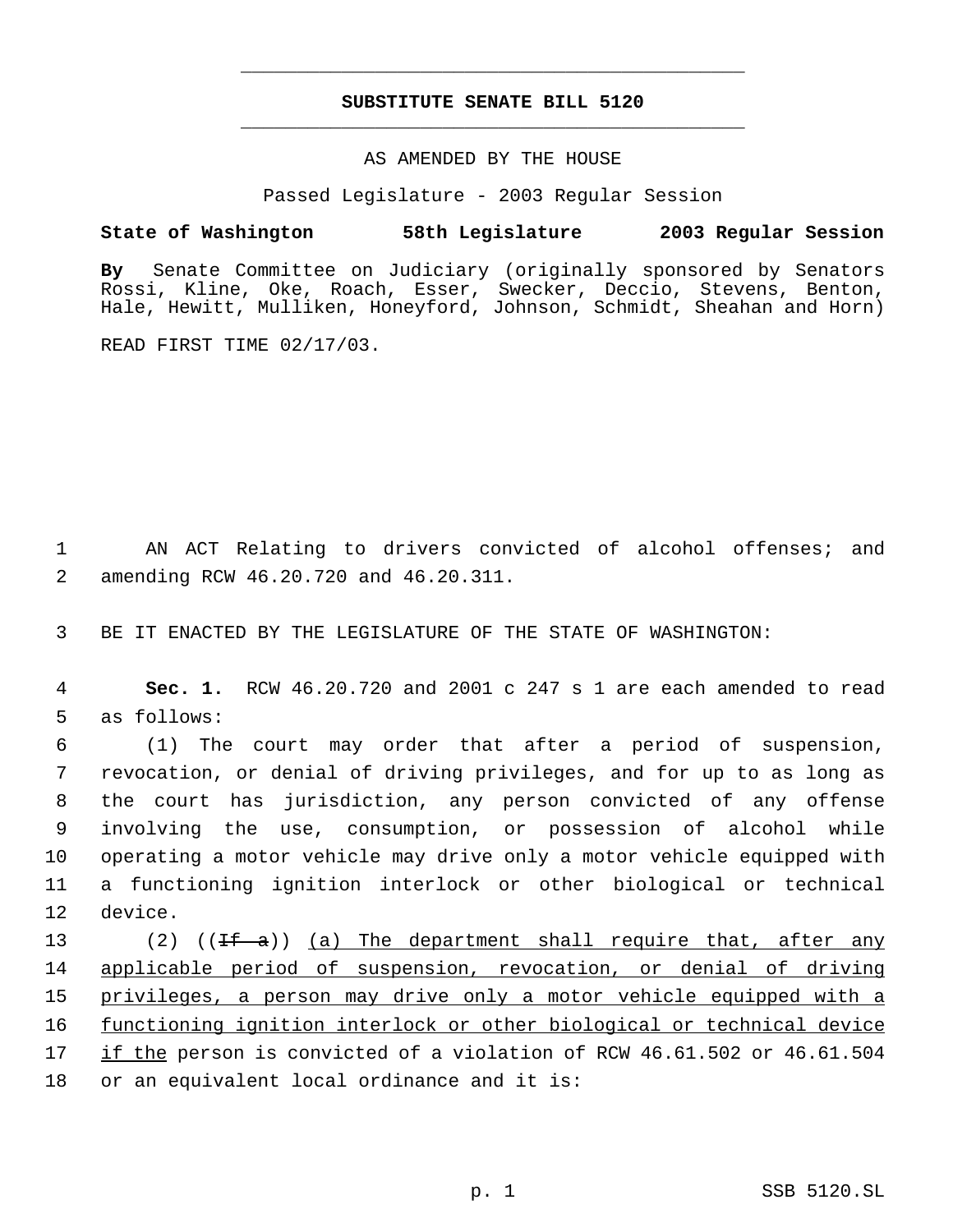$((+a))$   $(i)$  The person's first conviction or a deferred prosecution under chapter 10.05 RCW and his or her alcohol concentration was at least 0.15, or by reason of the person's refusal to take a test offered pursuant to RCW 46.20.308 there is no test result indicating the 5 person's alcohol concentration;  $((\theta \cdot \theta))$ 

6 (ii) The person's second or subsequent conviction; or  $((+e))$ 

 7 (iii) The person's first conviction and the person has a previous 8 deferred prosecution under chapter 10.05 RCW or it is a deferred 9 prosecution under chapter 10.05 RCW and the person has a previous 10 conviction((, the court shall order that after any applicable period of 11 suspension, revocation, or denial of driving privileges, the person may 12 drive only a motor vehicle equipped with a functioning ignition 13 interlock or other biological or technical device. The requirement to 14 drive only a motor vehicle equipped with a functioning ignition 15 interlock or other biological or technical device may not be 16 suspended)).

17 (b) The ((court)) department may waive the requirement for the use 18 of such a device if ((the court makes a specific finding in writing)) 19 it concludes that such devices are not reasonably available in the 20 local area. Nothing in this section may be interpreted as entitling a 21 person to more than one deferred prosecution.

 (3) In the case of a person under subsection (1) of this section, 23 the court shall establish a specific calibration setting at which the ignition interlock or other biological or technical device will prevent the motor vehicle from being started and the period of time that the person shall be subject to the restriction. In the case of a person 27 under subsection (2) of this section, the ignition interlock or other biological or technical device shall be calibrated to prevent the motor vehicle from being started when the breath sample provided has an alcohol concentration of 0.025 or more, and the period of time of the restriction will be as follows:

32 (a) For a person (i) who is subject to RCW 46.61.5055 (1)(b), (2), 33 or (3), or who is subject to a deferred prosecution program under 34 chapter 10.05 RCW( $(\tau)$ ): and (ii) who has not previously been restricted 35 under this section, a period of ((not less than)) one year;

36 (b) For a person who has previously been restricted under (a) of 37 this subsection, a period of ((not less than)) five years;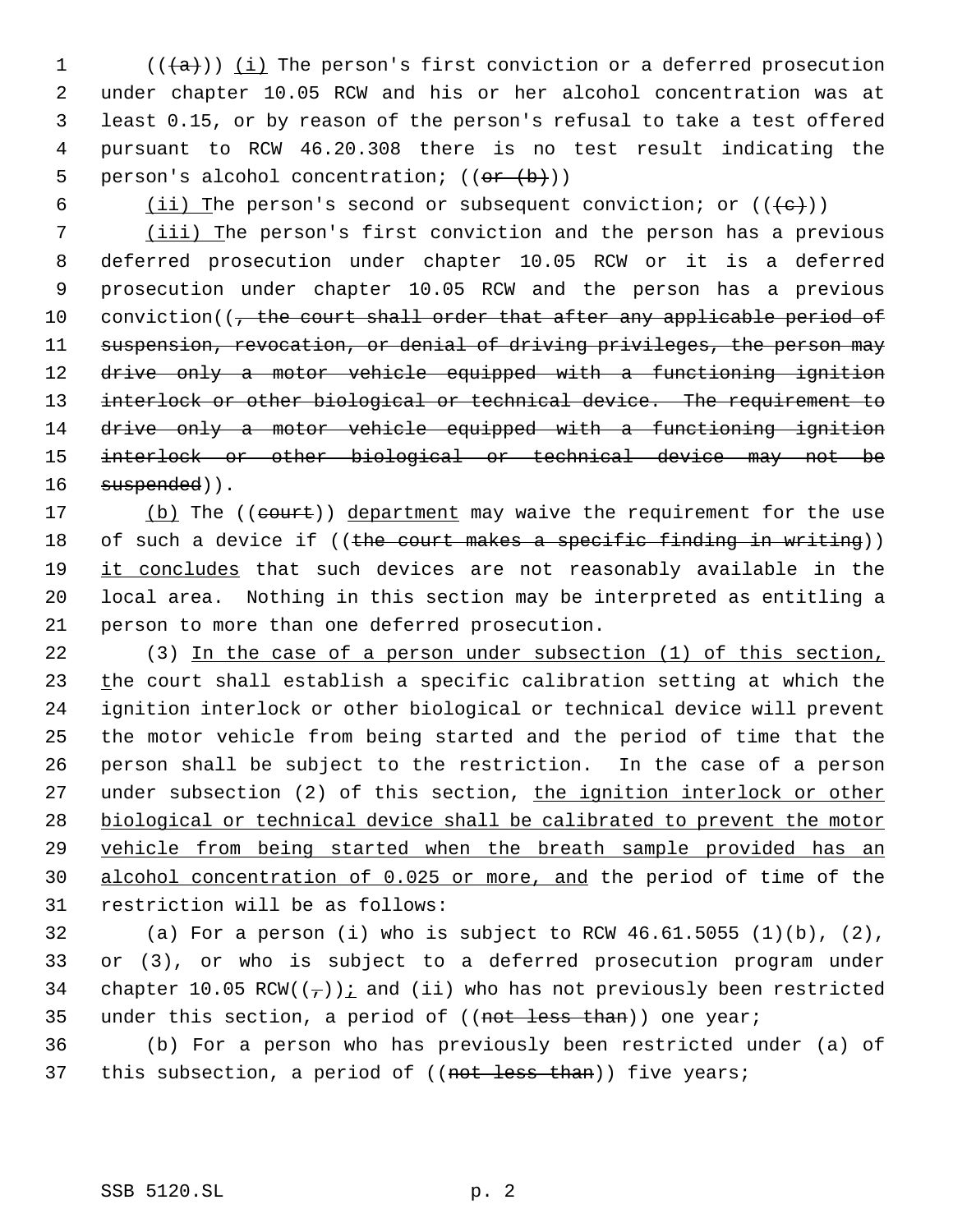(c) For a person who has previously been restricted under (b) of 2 this subsection, a period of ((not less than)) ten years.

 For purposes of this section, "convicted" means being found guilty of an offense or being placed on a deferred prosecution program under chapter 10.05 RCW.

 **Sec. 2.** RCW 46.20.311 and 2001 c 325 s 2 are each amended to read as follows:

 (1)(a) The department shall not suspend a driver's license or privilege to drive a motor vehicle on the public highways for a fixed period of more than one year, except as specifically permitted under RCW 46.20.267, 46.20.342, or other provision of law. Except for a suspension under RCW 46.20.267, 46.20.289, 46.20.291(5), 46.61.740, or 74.20A.320, whenever the license or driving privilege of any person is suspended by reason of a conviction, a finding that a traffic infraction has been committed, pursuant to chapter 46.29 RCW, or pursuant to RCW 46.20.291 or 46.20.308, the suspension shall remain in effect until the person gives and thereafter maintains proof of financial responsibility for the future as provided in chapter 46.29 RCW. If the suspension is the result of a violation of RCW 46.61.502 or 46.61.504, the department shall determine the person's eligibility for licensing based upon the reports provided by the alcoholism agency or probation department designated under RCW 46.61.5056 and shall deny reinstatement until enrollment and participation in an approved program 24 has been established and the person is otherwise qualified. If the suspension is the result of a violation of RCW 46.61.502 or 46.61.504, and the person is required pursuant to RCW 46.20.720 to drive only a motor vehicle equipped with a functioning ignition interlock or other biological or technical device, the department shall determine the person's eligibility for licensing based upon written verification by a company doing business in the state that it has installed the 31 required device on a vehicle owned and/or operated by the person seeking reinstatement. Whenever the license or driving privilege of any person is suspended as a result of certification of noncompliance with a child support order under chapter 74.20A RCW or a residential or visitation order, the suspension shall remain in effect until the person provides a release issued by the department of social and health services stating that the person is in compliance with the order.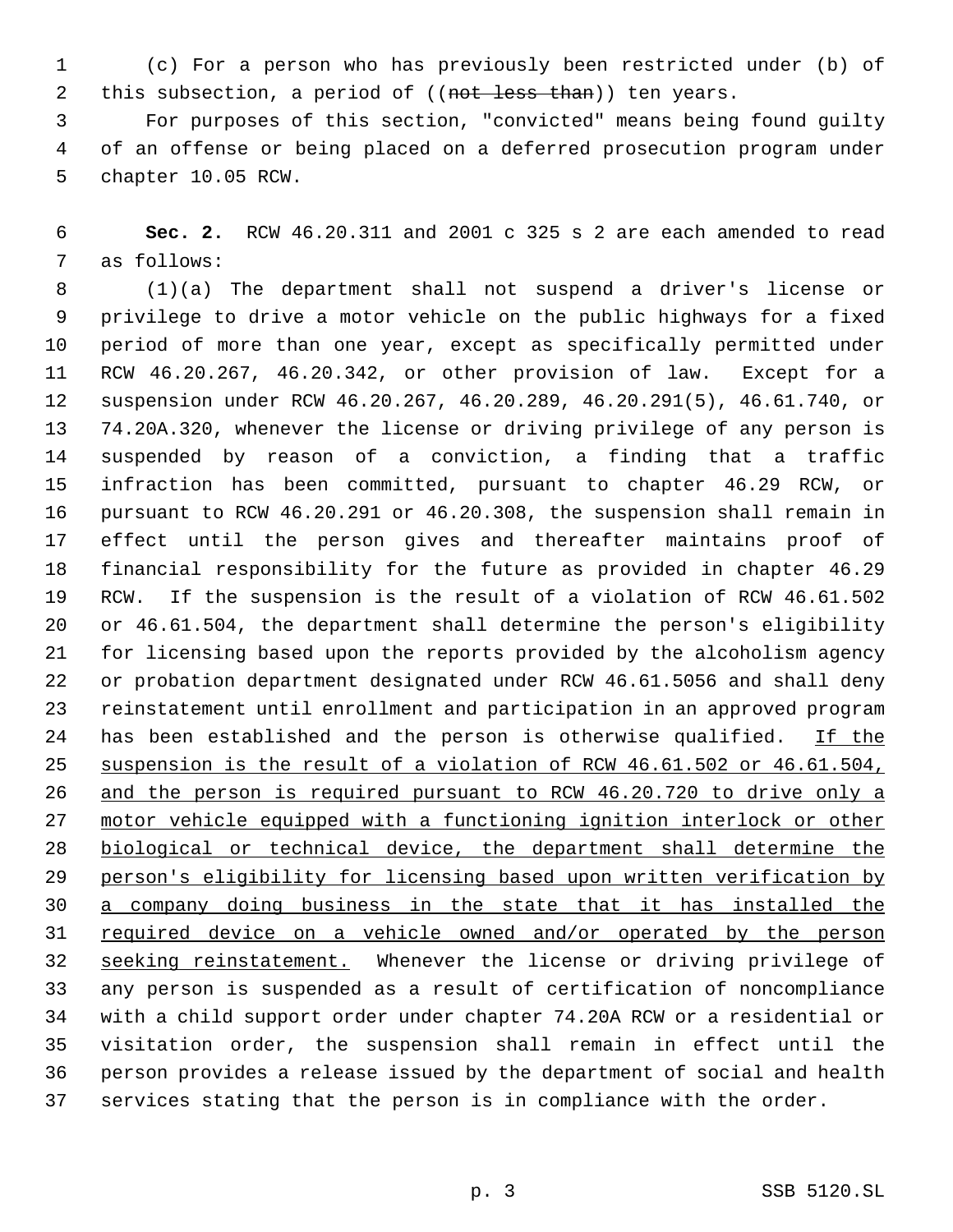(b)(i) The department shall not issue to the person a new, duplicate, or renewal license until the person pays a reissue fee of twenty dollars.

 (ii) If the suspension is the result of a violation of RCW 46.61.502 or 46.61.504, or is the result of administrative action under RCW 46.20.308, the reissue fee shall be one hundred fifty dollars.

 (2)(a) Any person whose license or privilege to drive a motor vehicle on the public highways has been revoked, unless the revocation was for a cause which has been removed, is not entitled to have the license or privilege renewed or restored until: (i) After the expiration of one year from the date the license or privilege to drive was revoked; (ii) after the expiration of the applicable revocation period provided by RCW 46.20.3101 or 46.61.5055; (iii) after the expiration of two years for persons convicted of vehicular homicide; or (iv) after the expiration of the applicable revocation period provided by RCW 46.20.265.

 (b)(i) After the expiration of the appropriate period, the person may make application for a new license as provided by law together with a reissue fee in the amount of twenty dollars.

 (ii) If the revocation is the result of a violation of RCW 46.20.308, 46.61.502, or 46.61.504, the reissue fee shall be one hundred fifty dollars. If the revocation is the result of a violation of RCW 46.61.502 or 46.61.504, the department shall determine the person's eligibility for licensing based upon the reports provided by the alcoholism agency or probation department designated under RCW 46.61.5056 and shall deny reissuance of a license, permit, or privilege to drive until enrollment and participation in an approved program has 28 been established and the person is otherwise qualified.  $I$  If the 29 revocation is the result of a violation of RCW 46.61.502 or 46.61.504, and the person is required pursuant to RCW 46.20.720 to drive only a motor vehicle equipped with a functioning ignition interlock or other biological or technical device, the department shall determine the person's eligibility for licensing based upon written verification by a company doing business in the state that it has installed the 35 required device on a vehicle owned and/or operated by the person applying for a new license.

 (c) Except for a revocation under RCW 46.20.265, the department shall not then issue a new license unless it is satisfied after